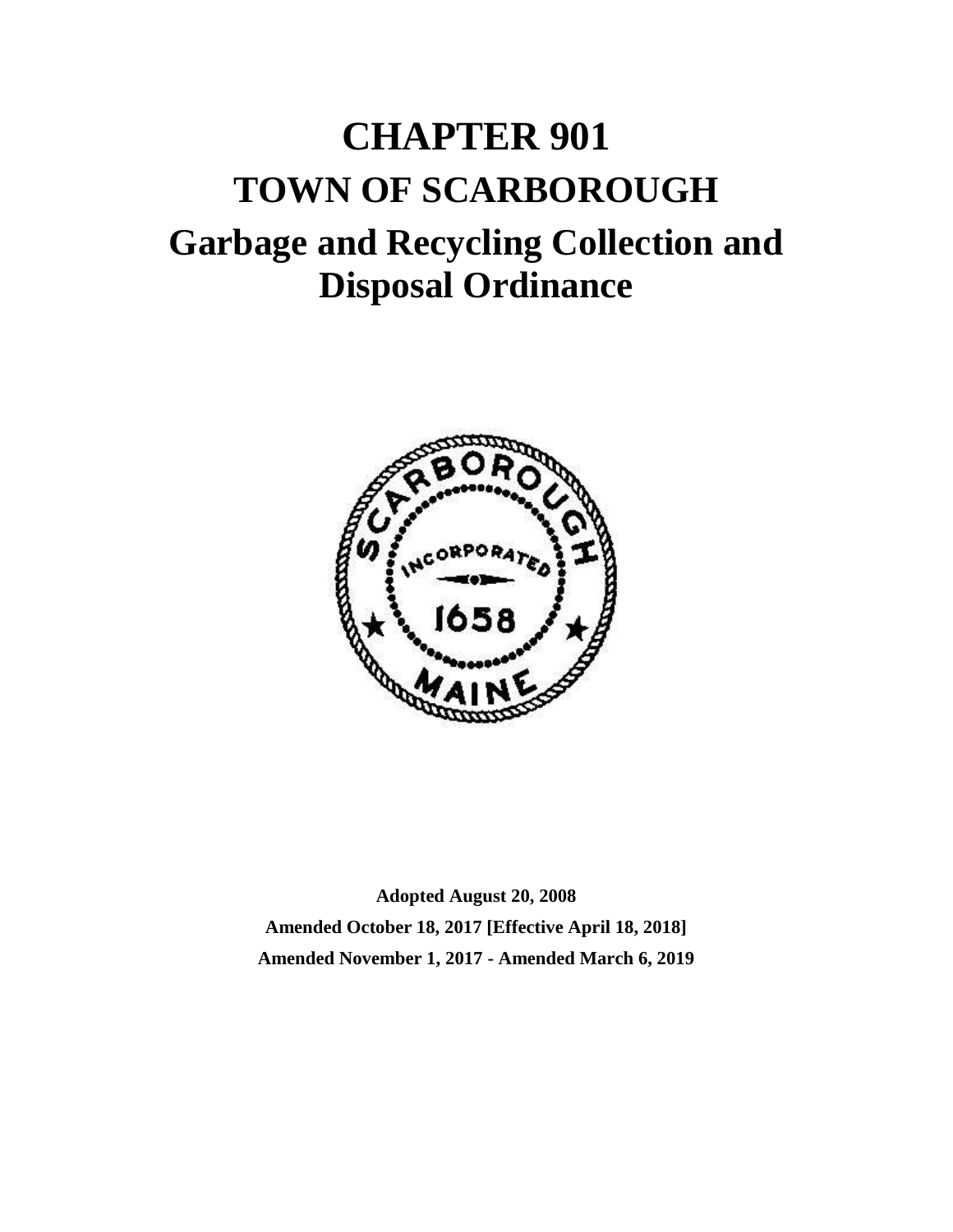# **TABLE OF CONTENTS**

| 2.                                                                        |  |
|---------------------------------------------------------------------------|--|
| 3.                                                                        |  |
| 4.                                                                        |  |
| 5.                                                                        |  |
| 6.                                                                        |  |
| 7.                                                                        |  |
| 8.                                                                        |  |
| 9.                                                                        |  |
|                                                                           |  |
|                                                                           |  |
|                                                                           |  |
|                                                                           |  |
|                                                                           |  |
|                                                                           |  |
|                                                                           |  |
|                                                                           |  |
|                                                                           |  |
|                                                                           |  |
| Section 1.04 DUTY TO GIVE NOTICE OF VIOLATIONS: NOTICE TO BE IN WRITING   |  |
| . 3                                                                       |  |
| Section 1.05 AUTHORITY TO PROVIDE FOR COLLECTIONS: WHERE COLLECTIONS      |  |
|                                                                           |  |
| Section 1.06 AUTHORITY TO REFUSE COLLECTIONS: OWNER'S DUTY TO DISPOSE 4   |  |
| Section 1.07 RESPONSIBILITY TO MAINTAIN PREMISES IN SANITARY CONDITION  4 |  |
| Section 1.08 UNLAWFUL TO PLACE, DEPOSIT GARBAGE IN VIOLATION OF           |  |
|                                                                           |  |
| Section 1.09 TOWN TO PROVIDE CARTS[Amended 10/18/17-Effective 04/18/18] 4 |  |
| Section 1.10 CARTS REQUIRED; HOURS FOR PLACEMENT AND REMOVAL;             |  |
| REPLACEMENT OR ADDITIONAL CARTS; OVERFLOW WASTE[Amended 10/18/17-         |  |
|                                                                           |  |
|                                                                           |  |
| Section 1.12 UNLAWFUL TO RAKE LEAVES INTO STREETS OR RIGHTS OF WAY  5     |  |
|                                                                           |  |
|                                                                           |  |
| Section 2.02 APPLICABILITY; SEPARATION OF RECYCLABLE MATERIALS            |  |
|                                                                           |  |
|                                                                           |  |
|                                                                           |  |
|                                                                           |  |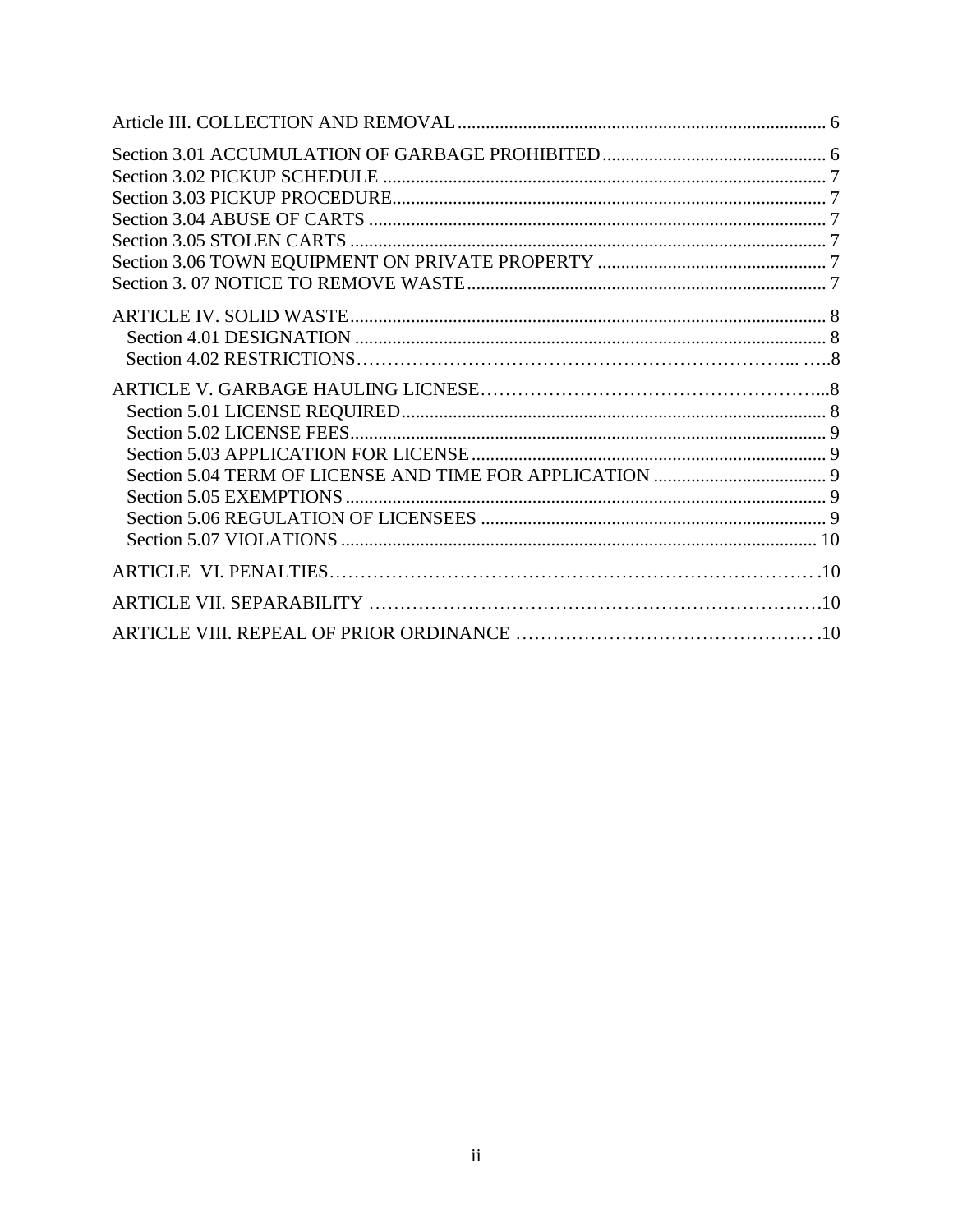# **ARTICLE I. GENERAL PROVISIONS**

## **Section 1.01 PURPOSE**

The purpose of this Ordinance is to protect the health, safety and general well-being of the citizens of Scarborough: enhance and maintain the quality of the environment, conserve natural resources and prevent water and air pollution by providing for a comprehensive, rational and effective means of regulating the disposal of solid waste in the Town of Scarborough in accordance with the provisions of Title 38 M.R.S.A. §§ 1304-B and 1305, as amended.

## **Section 1.02 DEFINITIONS**

# **1. CART:**

"Cart" means a wheeled receptacle distributed by the Town of Scarborough to Scarborough residents for the purpose of facilitating the collection of garbage and recyclable materials at the curb.

# **2. CONSTRUCTION OR DEMOLITION DEBRIS:**

"Construction or demolition debris" means solid waste resulting from construction, remodeling, repair, and demolition of structures. It includes but is not limited to: building materials, discarded furniture, asphalt, wall board, pipes, and metal conduits. It excludes: partially filled containers of glues, tars, solvents, resins, paints, or caulking compounds; friable asbestos; and other special wastes.

# **3. CONTAINERS:**

"Containers" means items including glass bottles and jars, plastic bottles and jugs, and metal cans.

# **4. DISPOSAL:**

"Disposal" means the discharge, deposit, dumping or placing of any solid waste into or on any land.

# **5. ECOMAINE DISPOSAL FACILITY**

"**ecomaine** Disposal Facility" means any land or structure or combination of land area and structures, including dumps and transfer stations, owned or operated by **ecomaine**, or any other site designated by **ecomaine,** used for storing, salvaging, reducing, incinerating or disposing of solid wastes.

# **6. GARBAGE:**

"Garbage" means solid waste which the Town Public Works Director and/or his/her designee shall designate on a list of items that are acceptable for garbage collection posted on the Town web page.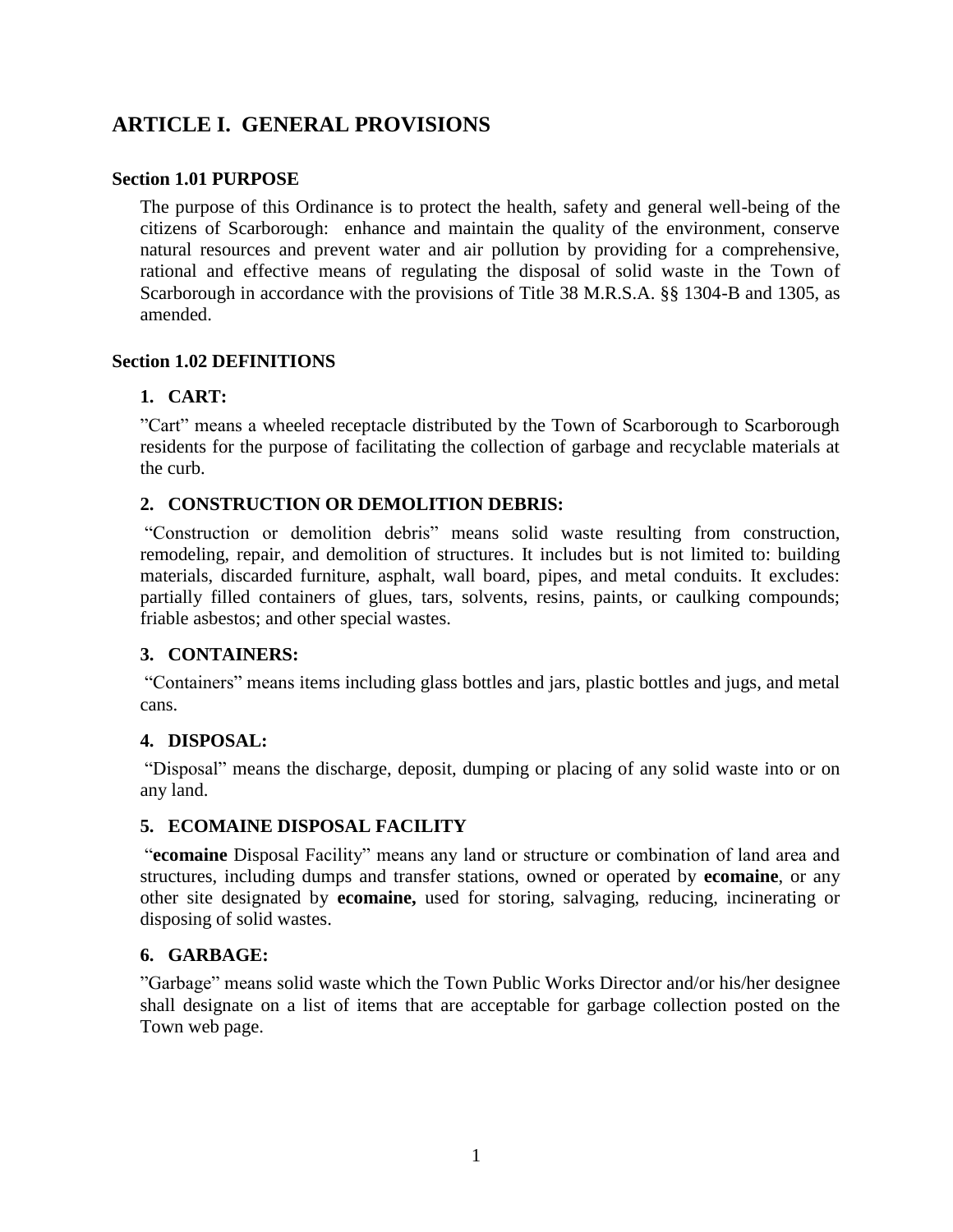# **7. HAZARDOUS WASTE:**

"Hazardous waste" means a waste substance or material, in any physical state, designated as hazardous by the Board of Environmental Protection under 38 MRSA section 1319-O or by the terms of a certain Waste Handling Agreement between the Town and **ecomaine**. It does not include waste resulting from normal household or agricultural activities. The fact that a hazardous waste or a part or a constituent may have value or other use or may be sold or exchanged does not exclude it from this definition.

# **8. OVERFLOW:**

"Overflow" means garbage set out for collection that exceeds the amount contained in the Town-provided collection cart; applies only to those solid wastes considered acceptable in the curbside collection program.

# **9. PERSON:**

"Person" means any person, firm, partnership, corporation, association, company, or organization of any kind.

# **10. RECYCLABLE MATERIALS or RECYCLABLES:**

"Recyclable Materials" or "Recyclables" means solid waste designated by the Town Manager or his/her designee as suitable for inclusion in the Town's recycling program. These items are as follows: newspapers, magazines, office paper, paperboard, cardboard, glass bottles, glass jars, #1-7 plastics, aluminum cans, aluminum foil, tin cans, steel cans and milk and juice cartons. These items are subject to change and are in reference to the materials accepted by **ecomaine**. [amended 11/01/17]

# **11. RECYCLING VEHICLE:**

"Recycling vehicle" means a vehicle utilized by the Town of Scarborough or its designated agent to collect recyclable materials at the curb from all residential uses on a Townmaintained public way.

## **12. RESIDENTIAL USES:**

"Residential uses" means, for the purpose of providing solid waste collection, single-family, duplex and multifamily dwellings (up to and including five units) on public ways. Residential uses may include home occupations as defined in the Town Zoning Ordinance, but not other mixed commercial and residential uses.

## **13. SOLID WASTE:**

"Solid waste" shall mean useless, unwanted or discarded solid material with insufficient liquid content to be free flowing, including by way of example, and not by limitations, rubbish, garbage, scrap materials, junk, inert fill material and landscaping refuse, and including material that may have value or other use or may be sold or exchanged, but not including septage tank sludge nor agricultural or hazardous wastes.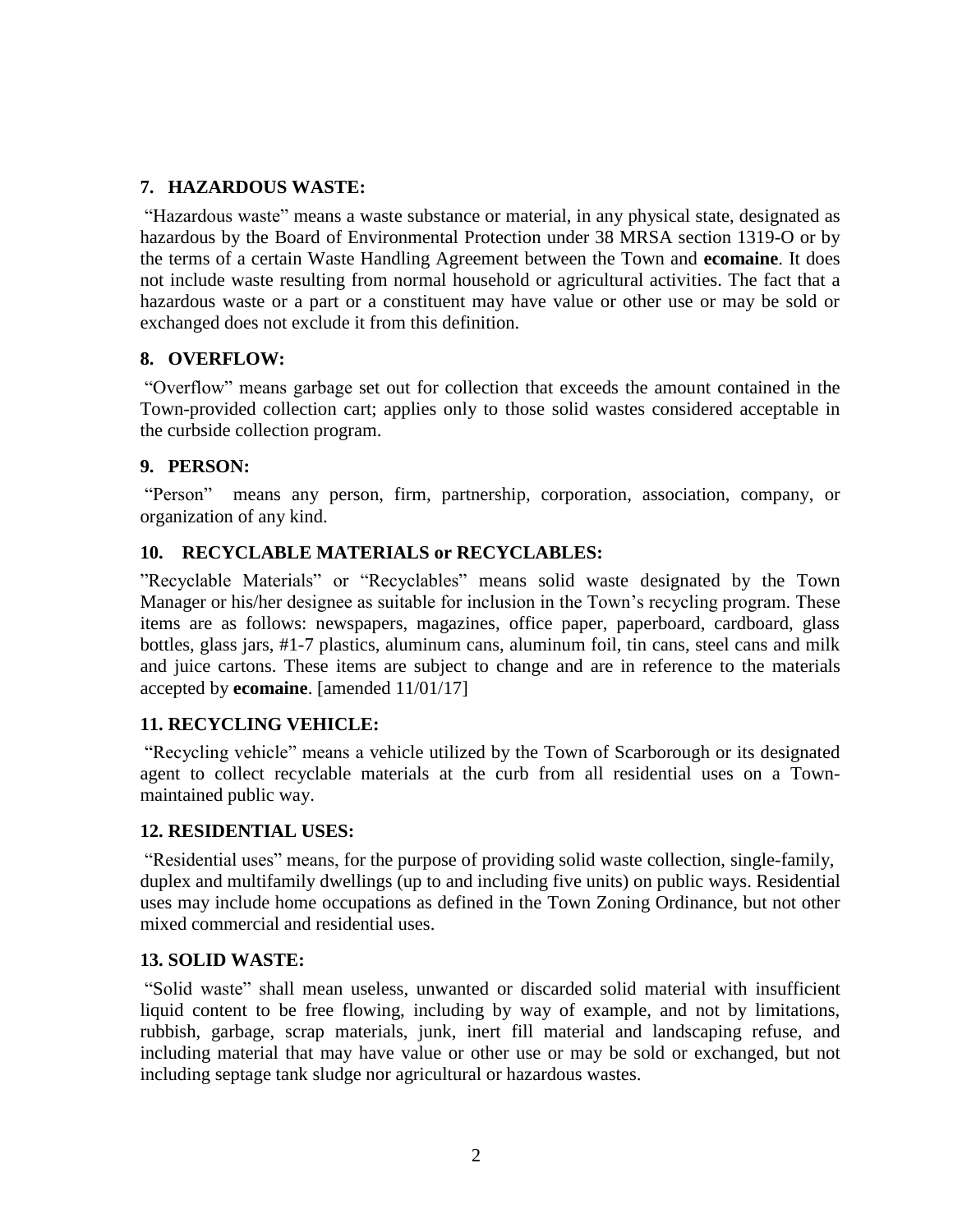# **14. SOLID WASTE DISPOSAL FACILITY or DISPOSAL FACILITY:**

"Solid Waste Disposal Facility" or "Disposal Facility" means any land or structure or combination of land area and structures, including dumps and transfer stations and any other site used for storing, salvaging, reducing, incinerating or disposing of solid wastes, including the **ecomaine** disposal facility.

## **15. TOWN:**

"Town" means the Town of Scarborough, Maine.

## **16. UNIVERSAL WASTE:**

"Universal waste" means any waste listed in section 3.A(13)(b) of Chapter 850, the Maine Hazardous Waste Management Rules, including but not limited to cathode ray tubes; mercury-containing lamps; mercury-containing thermostats; and totally enclosed, nonleaking polychlorinated biphenyl (PCB) ballasts.

## **17. WOOD WASTES:**

"Wood wastes" means brush, stumps, lumber, bark, wood chips, shavings, slabs, edgings, slash, sawdust and wood from production rejects, that are not mixed with other solid or liquid waste. For the purposes of this definition, "lumber" is entirely made of wood and is free from metal, plastics and coatings.

## **18. YARD WASTE:**

"Yard waste" means earthen fill, soil, sand, grass clippings, leaves, and other vegetal matter other than wood wastes and land clearing debris.

## **Section 1.03 INSPECTION**

The Public Works Director and/or the Chief of the Fire Department, or their designated agents, shall have the right to enter at all reasonable times upon private property, excluding dwellings, for the purpose of inspecting and investigating conditions relating to the enforcement and observance of the provisions of this Ordinance.

## **Section 1.04 DUTY TO GIVE NOTICE OF VIOLATIONS: NOTICE TO BE IN WRITING AND DESCRIBE VIOLATION**

Whenever the Director of Public Works or the Chief of the Fire Department, or their designated agents, determine that there has been a violation of any provision of this Ordinance, he shall give notice of such alleged violation to the person or persons responsible therefore. Such notice shall be in writing, describe the violation, and state the corrective action required to conform to the provisions of this Ordinance.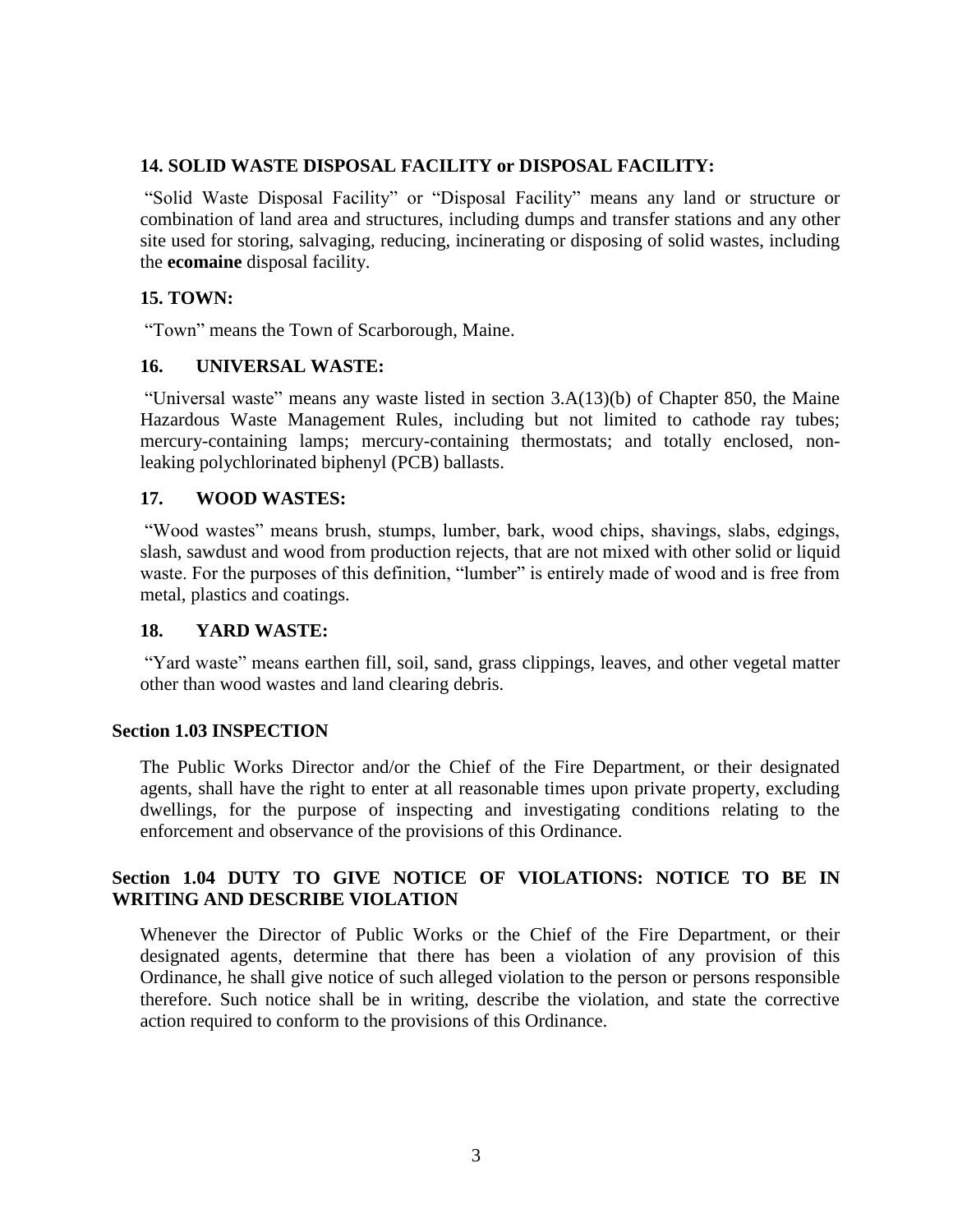## **Section 1.05 AUTHORITY TO PROVIDE FOR COLLECTIONS: WHERE COLLECTIONS PROHIBITED**

The Town may provide for the regular collection of garbage as its Town Manager may direct pursuant to the provisions of this Ordinance. Such garbage shall be collected from all residences, including apartments of five (5) units or less, but shall not be collected from any business or commercial establishments. Special arrangements will be made for condominiums and private roads where applicable.

## **Section 1.06 AUTHORITY TO REFUSE COLLECTIONS: OWNER'S DUTY TO DISPOSE**

The Town may refuse to accept collection of any garbage, which has been put out for collection in a manner which does not comply with the requirements of this Ordinance or which is too large to fit into the provided carts. The owner of such garbage shall be responsible for promptly disposing of all garbage so refused.

## **Section 1.07 RESPONSIBILITY TO MAINTAIN PREMISES IN SANITARY CONDITION**

The owner and occupant of any premises within the Town shall be jointly responsible for maintaining said premises in a sanitary and healthful condition, all in accordance with the Ordinances of the Town.

# **Section 1.08 UNLAWFUL TO PLACE, DEPOSIT GARBAGE IN VIOLATION OF ORDINANCE**

It shall be unlawful for any person to place, deposit or allow to be placed or deposited on his premises any garbage, except in the manner permitted by the provisions of this Ordinance.

#### **Section 1.09 TOWN TO PROVIDE CARTS [Amended 10/18/17-Effective 04/18/18]**

A. All garbage and recycling carts required by this Article shall be designated, provided and owned by the Town of Scarborough; all residences receiving Town solid waste collection services are required to use only the Town-provided carts for weekly garbage collection. The standard carts hold a capacity of up to 65 gallons and shall not be filled to a gross weight of more than 150 pounds each. Each residential unit will be allowed one Town-designated cart per pickup. Decisions to permit a second cart will be made on a case-by-case basis for exceptionally large households, and in those cases, only after a solid waste inspection by a Scarborough Public Works staff member to determine that the need remains when maximum recycling is being done.

Residents may choose to mark their cart with the street address that the cart was assigned to for identification purposes. Under no other circumstances should the carts be defaced by the use of markers, stickers or paint. A cart that has been defaced will be replaced at the cost to the resident to whom the cart was assigned and may be subject to further penalties under Article VI.

B. All residential buildings of 6 or more units, nonresidential or commercial users shall provide adequate carts for the weekly garbage generated by the business conducted on the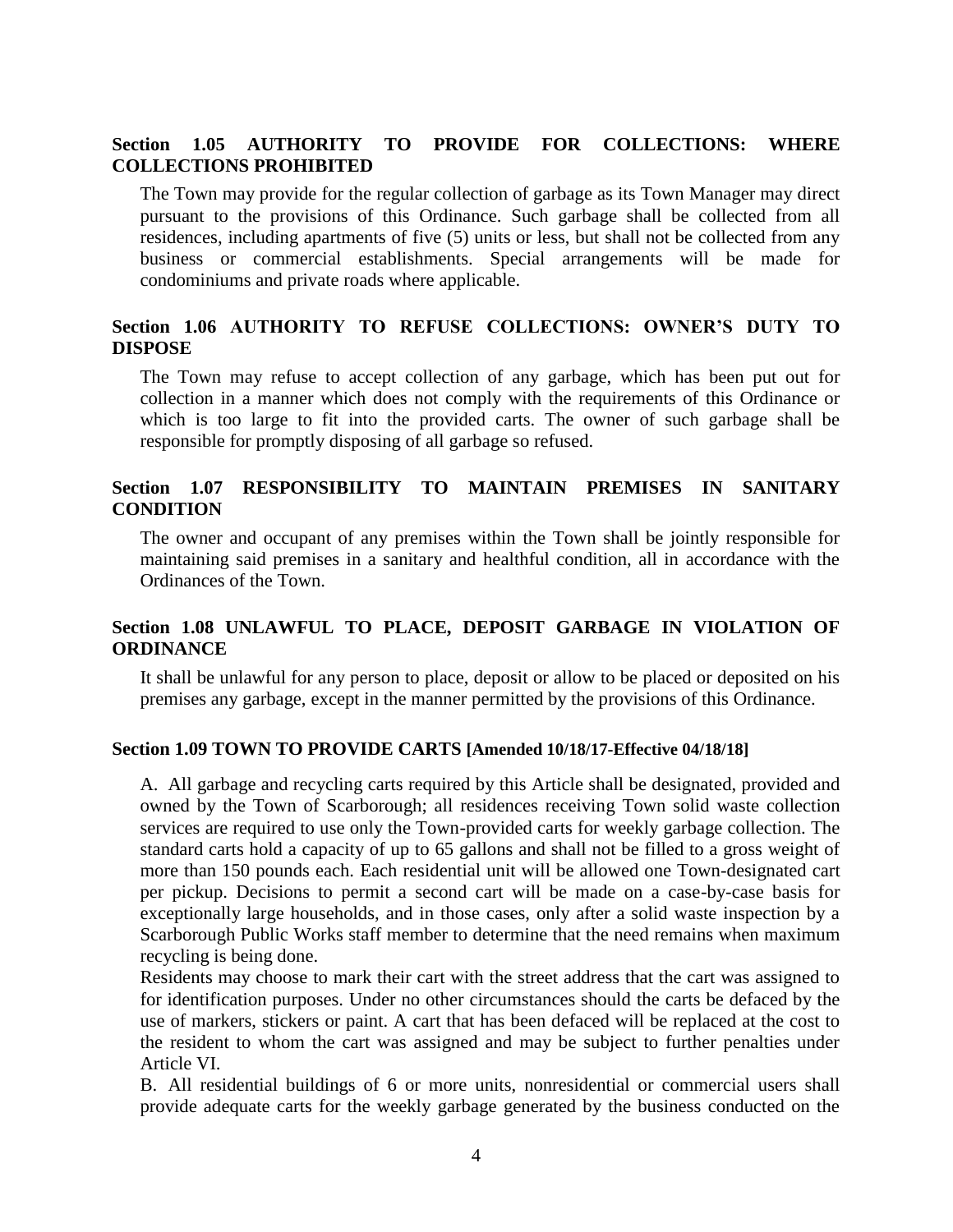premise. At a minimum, the owner shall provide a secured container or containers with closable covers to minimize the stacking and spreading of the garbage generated by the subject business. The cost of collecting commercial waste is the Property Owner's responsibility.

## **Section 1.10 CARTS REQUIRED; HOURS FOR PLACEMENT AND REMOVAL; REPLACEMENT OR ADDITIONAL CARTS; OVERFLOW WASTE [Amended 10/18/17- Effective 04/18/18]**

A. It shall be the responsibility of the Town to provide and make available suitable and sufficient carts as described by §1.09 to receive the accumulation of weekly household waste. Each cart shall be placed as instructed by the Town or its designated garbage collector along the street, sidewalk or roadside for automated collection. Town-designated garbage carts may be set out for collection the evening or day before, but must be set out by 7:00A.M. the morning of collection, and shall be removed from the Town's right of way the day of collection.

B. Should a Town-owned cart be damaged, defaced or lost by a household, the Town will make another such cart available for replacement at a fee.

C. Residents who have "overflow waste," defined as garbage set out for collection that exceeds the amount contained in the Town-provided collection cart, may take it to the Department of Public Works for disposal.

## **Section 1.11 ASHES**

No hot ashes shall be placed for collection by the Town.

# **Section 1.12 UNLAWFUL TO PUT ANY YARD WASTE OR WOOD WASTE INTO STREETS OR TOWN RIGHTS OF WAY**

It shall be unlawful to put any yard waste or wood waste into any paved street or the Town's right of way.

# **ARTICLE II. MANDATORY RECYCLING PROGRAM**

#### **Section 2.01 PURPOSE**

The purposes of this article are to protect the health, safety and general well-being of the residents of the Town and provide a solid waste disposal option that does not require the incineration or burial of valuable raw materials. By establishing a mandatory recycling program affecting all residents of the Town of Scarborough, the Town will save money currently being spent on the disposal of solid waste, will generate revenues from the sale of recyclable materials and will reduce the impact on the environment from the generation, processing, manufacturing and sale and distribution of goods made from virgin materials.

## **Section 2.02 APPLICABILITY; SEPARATION OF RECYCLABLE MATERIALS REQUIRED**

1) This article shall apply to all persons receiving the Town solid waste collection services.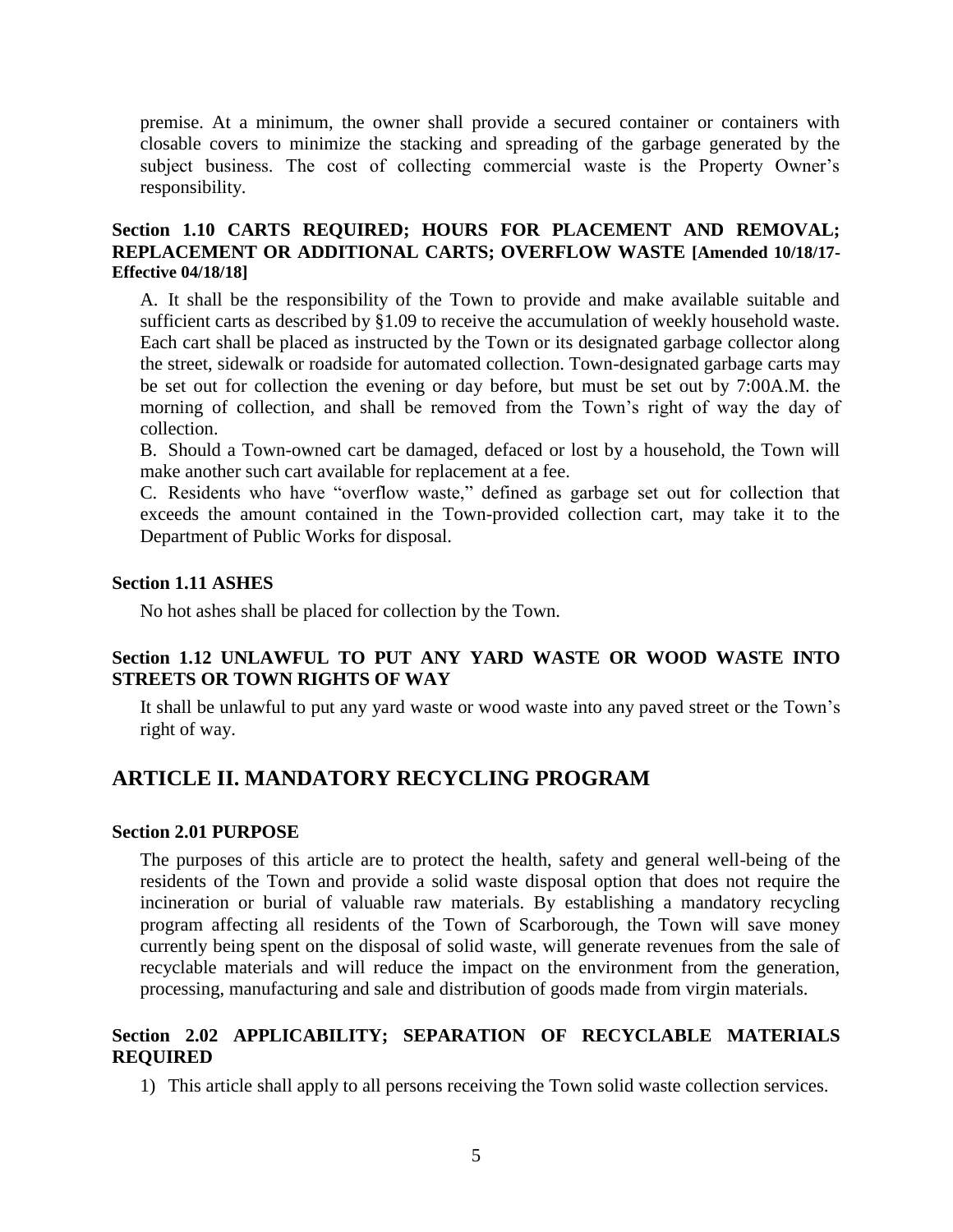2) All recyclable materials generated within the Town shall henceforth be separated from the daily waste stream and, for residential uses, placed at the curb in accordance with the provisions of this article. The Town may provide curbside collection of recyclables for all residential uses located on a public road. Nonresidential buildings, i.e., businesses, offices, retail, hotels, apartments, mobile home parks, motels and bed-and-breakfast establishments, shall not receive curbside collection services from the Town. Buildings that contain both business and residential uses shall be classified by the majority use within the building, based on square footage.

## **Section 2.03 PROPERTY RIGHTS**

Any and all recyclable materials placed at the curb become the sole property of the Town or its designated agent. No one may salvage, remove or carry off any such material without prior approval of the Town Council.

## **Section 2.04 COLLECTION PROCEDURES**

1) The Town may provide weekly curbside collection of recyclable materials to all residential uses within the Town. Collection of recyclables shall be on the same day as the regular garbage collection.

2) Recyclable materials shall be placed at the curb, separate from the regular garbage. All items shall be prepared as directed by the Town Manager or his/her designee. Items not prepared as directed by the Town Manager will be left at the curb.

## **Section 2.05 CONTRACTED SERVICES**

The Town, at its discretion, may enter into contracts for the collection of recyclable materials or other solid wastes with residential uses that do not meet the strict definition of residential uses in this article. Such additional residential uses would include but not be limited to condominium associations. Each contract shall be negotiated individually.

# **ARTICLE III. COLLECTION AND REMOVAL**

## **Section 3.01 ACCUMULATION OF GARBAGE PROHIBITED**

1) Each household or business is responsible for preventing accumulation of garbage. On the designated day of pickup, all residential garbage must be set out in a Town designated cart for garbage collection. Each household unit should contain its waste in carts as described in § 1.10. Pursuant to § 1.10, each cart shall be placed as instructed by the garbage collector along the street, sidewalk or roadside for automated collection. Towndesignated garbage carts may be set out for collection the evening or day before, and shall be removed from the street or roadside on the day of collection, in no event more than 24 hours therafter. No person shall cause or permit any accumulation of garbage which, in the opinion of the Health Officer or Health Inspector, is unsanitary or hazardous to the health of the public or, in the judgment of the Fire Chief of the Fire Department, constitutes a fire hazard.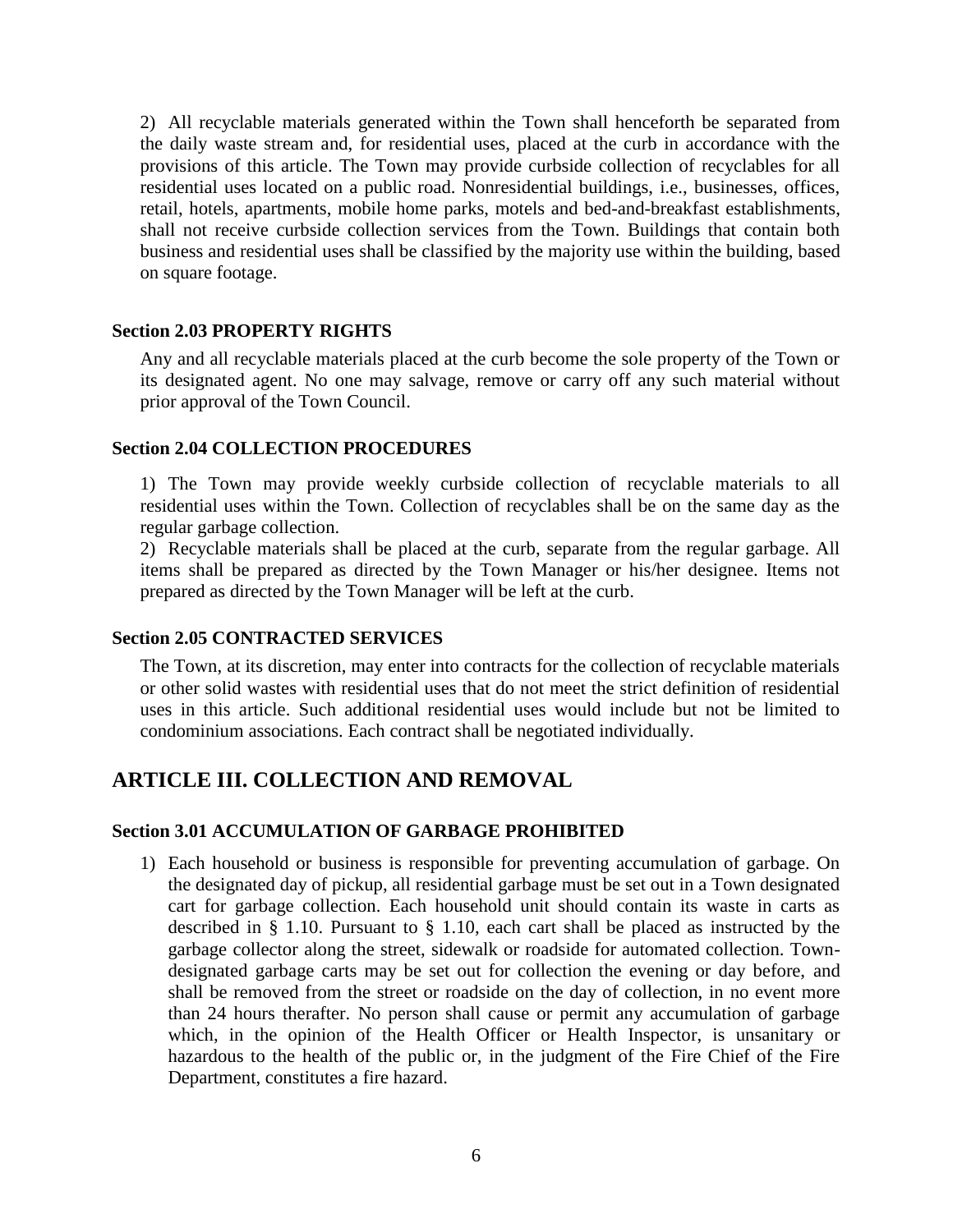2) Dumping prohibited. No person shall throw or place any garbage; recyclable materials, including paper, glass, nails, wire, bottles, and cans; yard waste, including, brush, branches, and earthen fill; construction or demolition debris; garbage carts; litter or other debris in any ditch, stream, river or retention basin that regularly or periodically carries surface water runoff. Any person who deposits any of the above shall remove it or cause it to be removed immediately. The Code Enforcement Officer, the Public Works Director or any one else designated by either shall be responsible for the enforcement of this provision.

## **Section 3.02 PICKUP SCHEDULE**

The Town may provide one scheduled garbage pickup and one recyclable pickup per week per route for all residential uses. The collection of recyclables and garbage shall be on the same day. The Town reserves the right to change the pickup schedule.

## **Section 3.03 PICKUP PROCEDURE**

The occupants of every residential building shall place carts for the removal of the contents by the persons authorized to collect the same, and no person other than the occupant, the owner of the premises or an authorized collector shall remove, take or otherwise disturb this garbage or any portion thereof so placed for removal. Carts placed in the public way on the regularly scheduled collection day shall be considered as being intended for collection, and as such shall be collected by no one other than authorized persons. Carts shall be covered to prevent the ingress of flies, rats or other animals.

## **Section 3.04 ABUSE OF CARTS**

No person shall willfully remove, destroy, mutilate or utilize for another purpose other than the holding of garbage or recyclables carts which have been provided in accordance with this article. If a cart is damaged due to uncontrollable circumstances the Town will replace that cart.

#### **Section 3.05 STOLEN CARTS**

If a cart is stolen the homeowner shall call the Public Works Department and obtain the serial number for the missing cart. Then the homeowner shall file a police report stating that the cart has been stolen. Once a police report has been filed the Town will replace the stolen cart.

## **Section 3.06 TOWN EQUIPMENT ON PRIVATE PROPERTY**

No Town equipment, or equipment contracted by the Town, shall leave public-used and Town-maintained roads, streets, lanes, alleys, highways, etc., to go on private property to pick up garbage, unless otherwise provided for herein. Within subdivisions approved by the Planning Board with private alleyways designed to accommodate garbage collection operations and vehicles, such carts shall be placed within the approved locations along the alleyways specifically designated for such carts.

## **Section 3. 07 NOTICE TO REMOVE WASTE**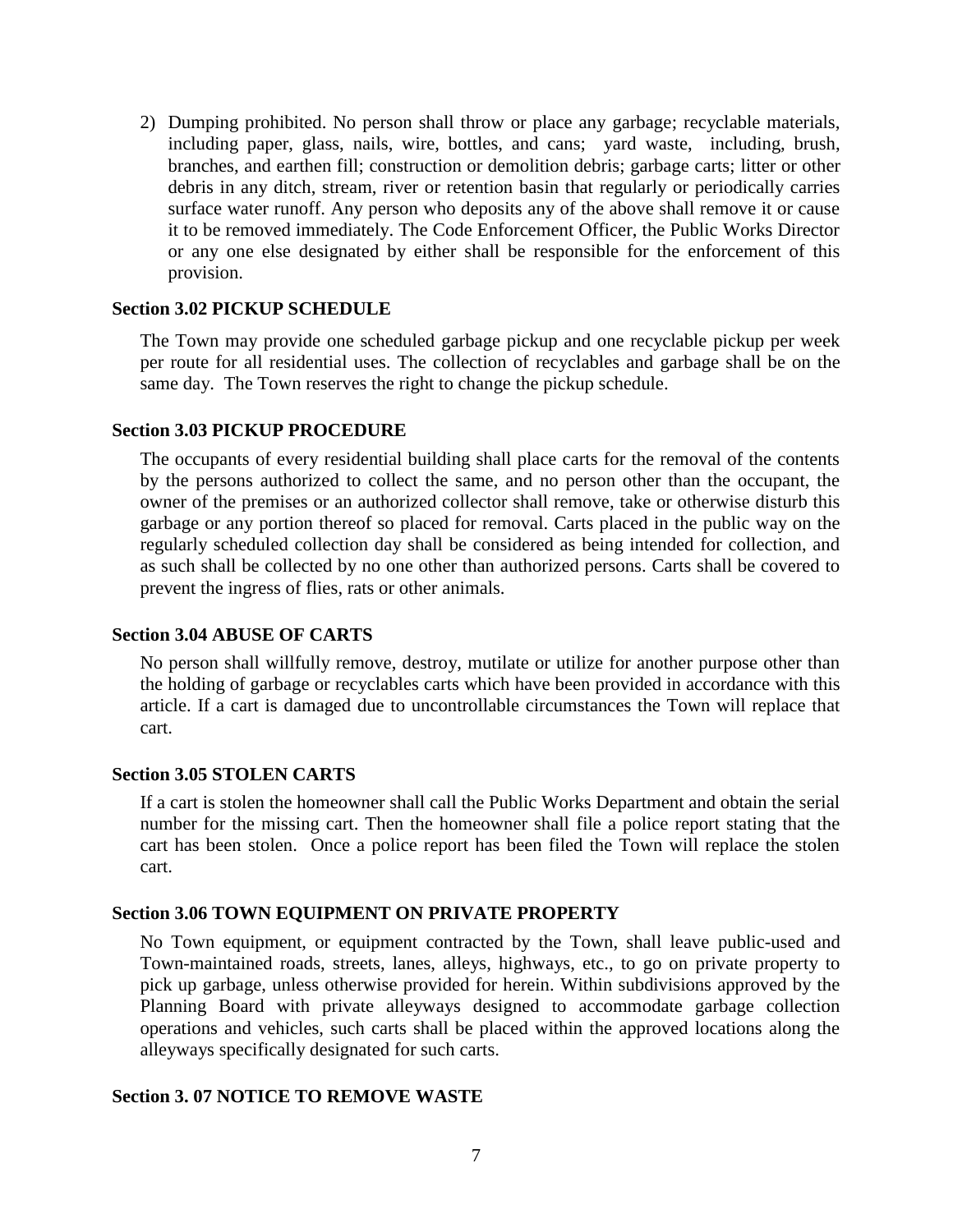Any owner, agent or occupant of land upon whose premises any unlawful accumulation of garbage may be found shall, within 24 hours after receiving written notification from the Chief of Police or Health Officer, cause the same to be removed and the nuisance abated in a manner satisfactory to the Health Officer and the Chief of Police.

# **ARTICLE IV. SOLID WASTE DISPOSAL**

#### **Section 4.01 Designation**

In accordance with the provisions of Title 38 M.R.S.A. §1304-B, the Town hereby designates the **ecomaine** disposal facility on Congress Street in Portland, Maine, as its public solid waste disposal facility for the purposes cited in this Ordinance. The dumping or depositing of any solid waste, including recyclable materials, generated within the Town by any person, including, but not limited to, any garbage hauler licensed under Article V of this Ordinance, at any place other than at the designated disposal facility is prohibited, provided, however, that this Ordinance does not prevent the depositing or dumping of inert substances such as earth, rocks, concrete or similar material for fill purposes only on a lot by the owner of such lot, or any other person with the permission of the lot owner, if such depositing or dumping is otherwise allowed under applicable Town ordinances and state laws.

#### **Section 4.02 Restrictions**

- 1) No person shall permanently dispose of solid waste upon any land within the corporate limits of the Town, unless such land has been designated by the Town as a solid waste disposal facility.
- 2) The Town shall establish rules and regulations governing the availability and use of the designated disposal facilities. Certain materials may be excluded by regulation from those solid waste materials which may be deposited at a designated solid waste disposal facility. These excluded materials may include junk automobile bodies and similar bulky waste which may require special processing prior to disposal, trees and tree trunks and limbs, burning materials or materials containing hot or live coals; hazardous wastes; and other materials which the Town deems necessary to exclude. Hazardous wastes shall be handled in accordance with all applicable Federal, State and Local Regulations.
- 3) Except for licensed disposal of hazardous wastes, it shall be unlawful for any person, firm or corporation to burn or incinerate any solid waste within the Town other than trees, tree limbs, leaves and other wood waste.
- 4) The availability and use of the designated disposal facility shall be limited to residents of the Town, and to those residents of any other municipality which may, by mutual agreement, be authorized to use the disposal facility. As a means of user control, the Town shall distribute vehicle permits to authorized users which shall be affixed to user vehicle(s). Failure to exhibit such permit shall result in denial of use of the facility.
- 5) Any solid waste deposited within the designated disposal facility shall become the property of the Town or **ecomaine** pursuant to the terms of the Waste Handling Agreement between the Town and **ecomaine**. No one shall salvage, remove, or carry off any such deposited solid waste without prior approval of the Town.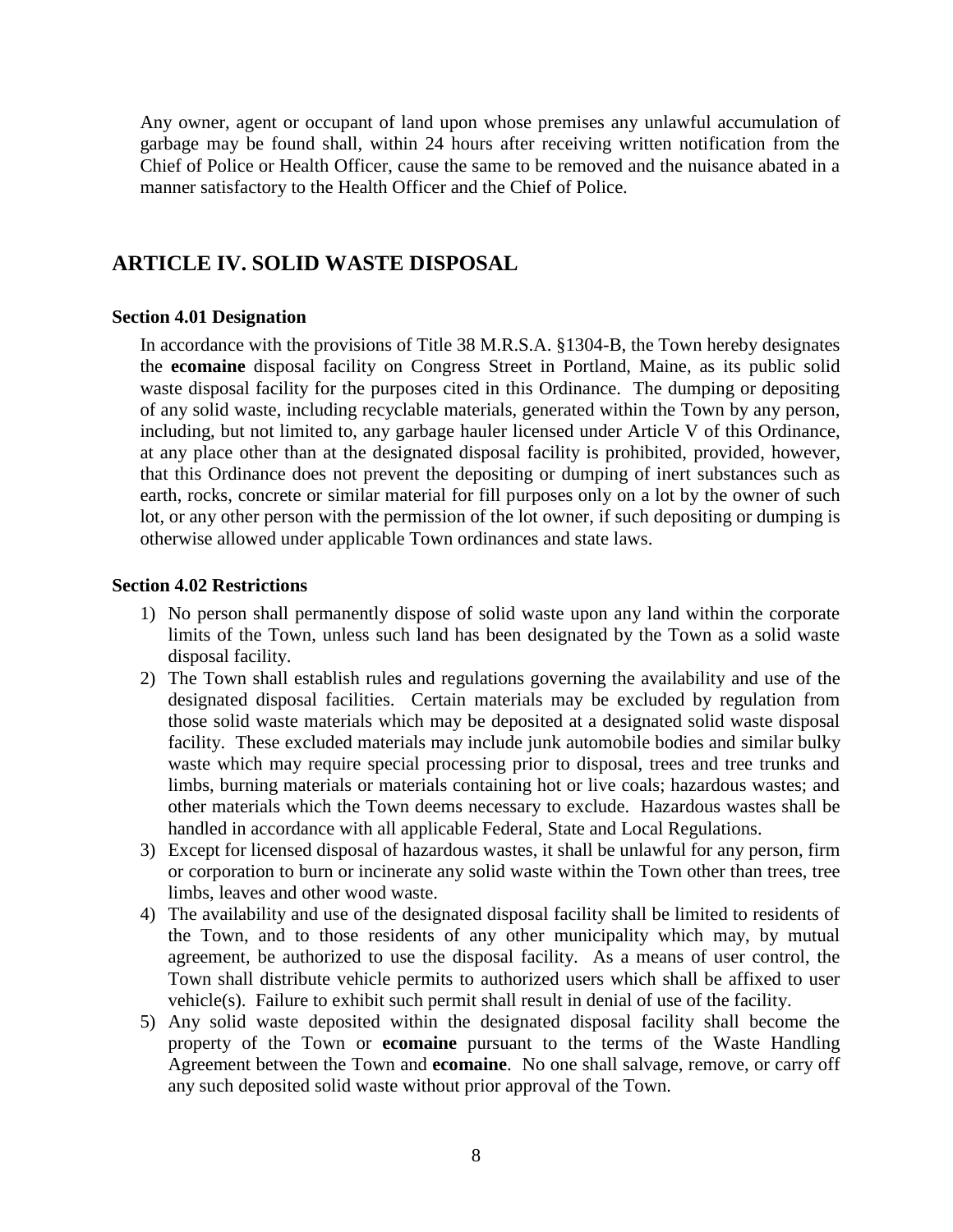# **ARTICLE V. GARBAGE HAULING LICENSE**

## **Section 5.01 LICENSE REQUIRED**

Effective July 1, 2003, no person engaged in the business of hauling of solid waste, including but not limited to garbage or recyclables, shall collect or transport solid waste generated within the Town without obtaining a refuse collection license from the Town and paying the required licensing fee.

## **Section 5.02 LICENSE FEES**

Fees for licenses under this Ordinance shall be established as specified in the Schedule of License, Permit and Application Fees by order of the Town Council.

## **Section 5.03 APPLICATION FOR LICENSE**

In order to acquire a license for the collection or transport of solid waste within the Town, the applicant shall submit to the Town Manager or the Manager's designee the following information, together with the required license fee:

- a. The name and business address of the applicant.
- b. The applicant's business telephone number.
- c. A listing of the make, model, year and size of vehicles that will be utilized for the collection or transport of solid waste within the Town.

## **Section 5.04 TERM OF LICENSE AND TIME FOR APPLICATION**

Licenses issued under this Ordinance shall be coterminous with the fiscal year of the Town, which is July 1 through June 30. Applications for licenses for the fiscal year commencing July 1, 2003, shall be filed with the Town Manager or the Manager's designee no later than 45 days after the date of adoption of this Ordinance by the Town Council. For fiscal years commencing on and after July 1, 2004, applications shall be filed no later than March 1st of the preceding fiscal year. If an application is filed after the dates specified in this Section , any license issued in response to such application shall be valid only until the end of the fiscal year, in which the application is filed, with no proration of license fees. If after March 1st the completed application and fee are not received, a late fee will be assessed, according to the schedule of fees. [amended 05/03/2006]

#### **Section 5.05 EXEMPTIONS**

These license and fee provisions of this Ordinance shall not apply to a person or business that exclusively hauls solid waste generated by that person or business.

## **Section 5.06 REGULATION OF LICENSEES**

Any person licensed under this Ordinance shall:

a. operate all vehicles lawfully and safely and utilize only holders of current Maine drivers' licenses to operate such vehicles;